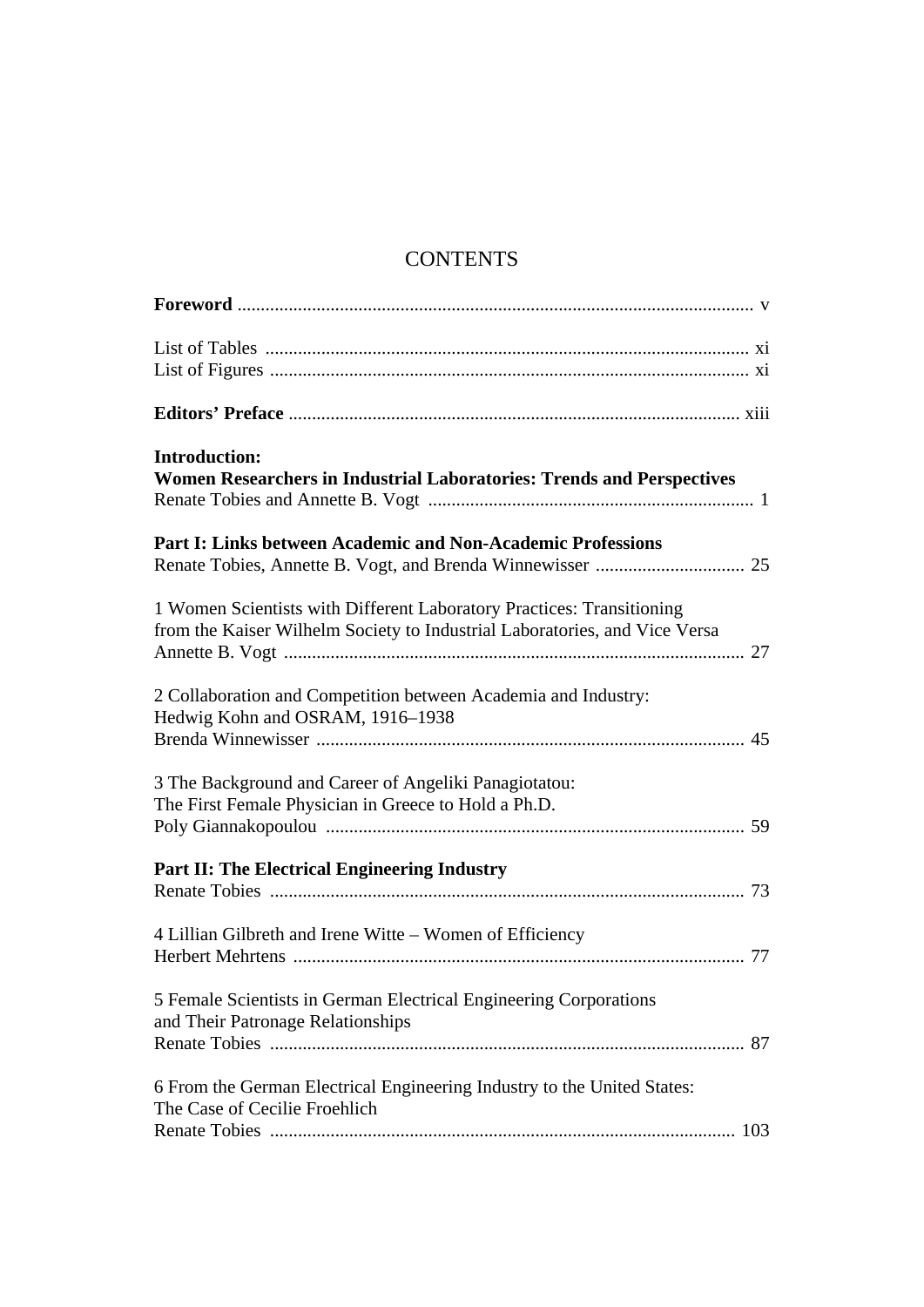| Part III: The Chemical, Cosmetics, and Nuclear Industries                                        |  |
|--------------------------------------------------------------------------------------------------|--|
| 7 Women in the Chemical Industry in the First Half of the 20th Century                           |  |
| 8 Creating a Niche for Women in the Cosmetics Industry                                           |  |
| 9 Dora J. Leipunskaya<br>and the Contributions of Women to the Nuclear Industry                  |  |
| Part IV: Optical Companies and Institutions for Applied Optics                                   |  |
| 10 Women Academics and Industrial Researchers<br>in Thuringia during the Early Twentieth Century |  |
| 11 Maria F. Romanova and Her Research<br>on Applied Optics in Russia and Germany                 |  |
| 12 Female Employees at Carl Zeiss-Jena during the 1960s and 1970s                                |  |
| 13 Designing Planetariums for the Carl Zeiss Corporation:<br>An Architect Tells Her Story        |  |
|                                                                                                  |  |
|                                                                                                  |  |

### Contents ii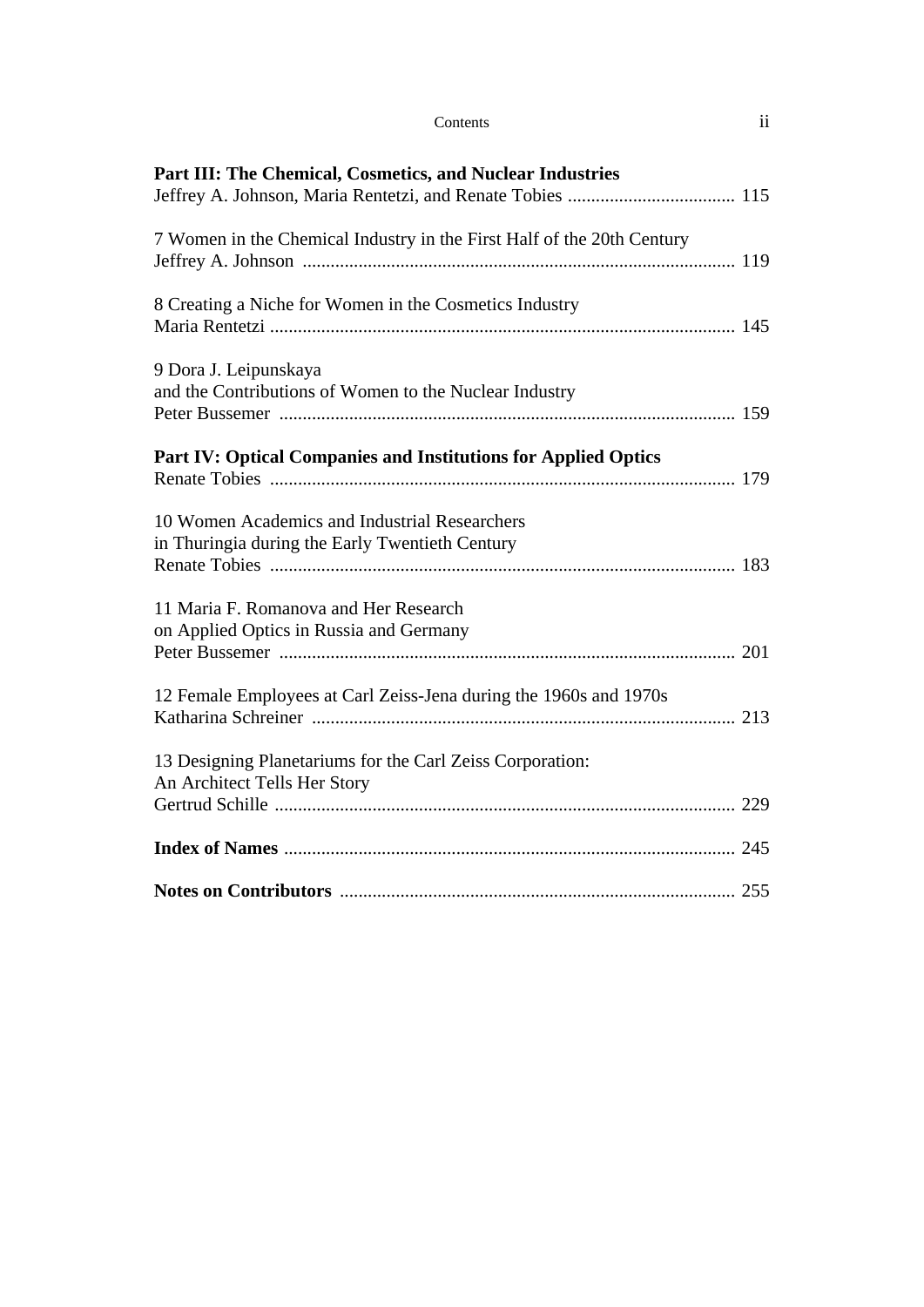## Contents iii

## LIST OF TABLES

| Table<br>Number | Title                                                                                     | Page |
|-----------------|-------------------------------------------------------------------------------------------|------|
| 1.1             | Women with a Doctorate in Physics from the University of Berlin                           | 31   |
| 1.2             | Female Physicists from Berlin at Industrial Corporations                                  | 31   |
| 1.3             | Women with a Doctorate in Chemistry                                                       | 32   |
| 1.4             | Female Chemists from Berlin at Industrial Corporations                                    | 33   |
| 1.5             | Women Scientists between Industry and the Kaiser Wilhelm Society                          | 37   |
| 10.1            | Women's Dissertations in Physics and Mathematics<br>at the University of Jena (1925–1945) | 188  |
| 12.1            | An Overview of Female Employment Rates at Zeiss-Jena in 1977                              | 217  |

## LIST OF FIGURES

| Figure<br>Number | Title                                                                                                                                                                   | Page |
|------------------|-------------------------------------------------------------------------------------------------------------------------------------------------------------------------|------|
| 2.1              | The German physicists Hermann Senftleben, Hedwig Kohn, and Elizabeth<br>Benedict, quantifying sunlight in the Riesengebirge, summer 1918                                | 46   |
| 2.2              | Last page of a transcript of the last letter from Hedwig Kohn to Alfred R.<br>Meyer, dated June 5, 1917                                                                 | 49   |
| 2.3              | <b>OSRAM</b> advertisement                                                                                                                                              | 53   |
| 2.4              | Title page of a lab "newspaper" celebrating a new Breslau physics Ph.D                                                                                                  | 53   |
| 3.1              | Greek female physicians: Polymnia Panagiotidou, Ioanna Stephanopoli, Anthi<br>Vasiliadou, and Thiresia Roka.                                                            | 64   |
| 3.2              | The Greek physician Angeliki and her sister Alexandra Panagiotatou                                                                                                      | 65   |
| 3.3              | Angeliki Panagiotatou                                                                                                                                                   | 67   |
| 4.0              | Researchers at the experimental laboratory of OSRAM's Factory A, in Berlin                                                                                              | 76   |
| 4.1              | Lillian Moller Gilbreth                                                                                                                                                 | 79   |
| 5.1              | Ilse Müller, German chemist at OSRAM, 1929                                                                                                                              | 96   |
| 5.2              | Magdalene Hüniger, German chemist at OSRAM, 1929                                                                                                                        | 98   |
| 6.1              | The German-American applied mathematician Cecilie Froehlich and Students<br>at City College New York, 1955                                                              | 108  |
| 7.1              | Emma Wolffhardt, German chemist at BASF, in March 1944                                                                                                                  | 118  |
| 8.1              | Florence Wall, American chemist and representative of cosmetology at New<br>York World's Fair 1939–1940 (New York Public Library Reproduction, Im-<br>age ID: 1668719). | 154  |
| 9.1              | The Russian nuclear physicist Dora Leipunskaya as a student, 1934                                                                                                       | 165  |
| 10.1             | Members of the University Observatory in Jena, Germany (1930)                                                                                                           | 182  |
| 10.2             | A Christmas Party at the Abbeanum, University of Jena, in 1928                                                                                                          | 189  |
| 10.3             | Marga Faulstich, German chemist at the SCHOTT Corporation in Mainz,<br>Germany                                                                                          | 197  |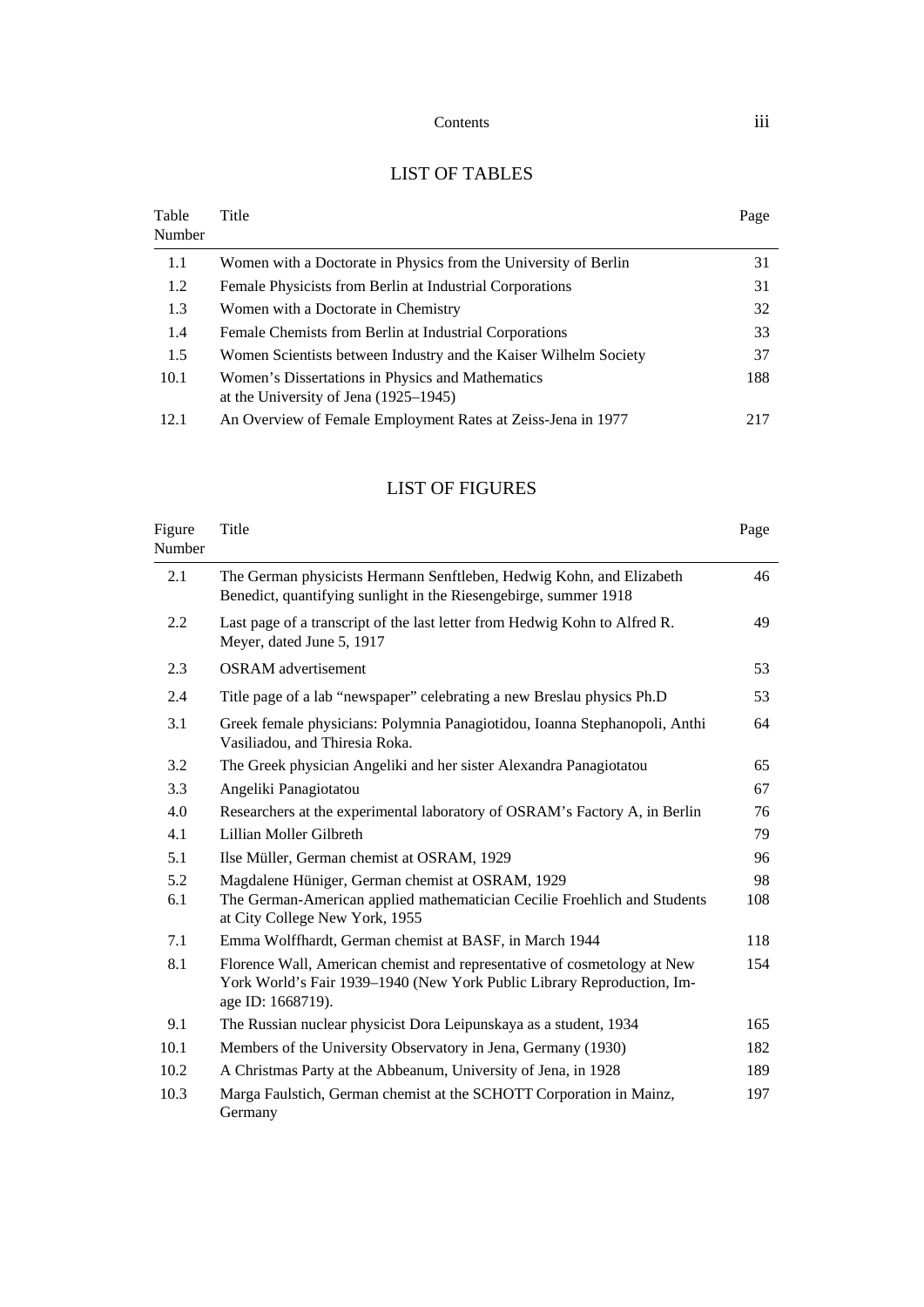#### Contents iv

| 11.1 | Maria Romanova, Russian physicist in applied optics                                                                                                                                                          | 209 |
|------|--------------------------------------------------------------------------------------------------------------------------------------------------------------------------------------------------------------|-----|
| 12.1 | The Title Page of <i>Carl Zeiss im Bild international</i> , 2013, Issue 1 (Carl Zeiss)<br>Archive)                                                                                                           | 226 |
| 13.1 | The planetarium in Tripoli – proposal and layout (courtesy of the author)                                                                                                                                    | 238 |
| 13.2 | The planetarium in Wolfsburg – original proposal (courtesy of the author)                                                                                                                                    | 240 |
| 13.3 | The planetarium in Wolfsburg – cross section of the revised plan (courtesy of<br>the author)                                                                                                                 | 242 |
| 13.4 | The planetarium in Berlin – project meeting in Berlin with city architects,<br>urban planners, and architects from the Ministry of Culture (courtesy of the<br>author, who is pictured standing on the left) | 243 |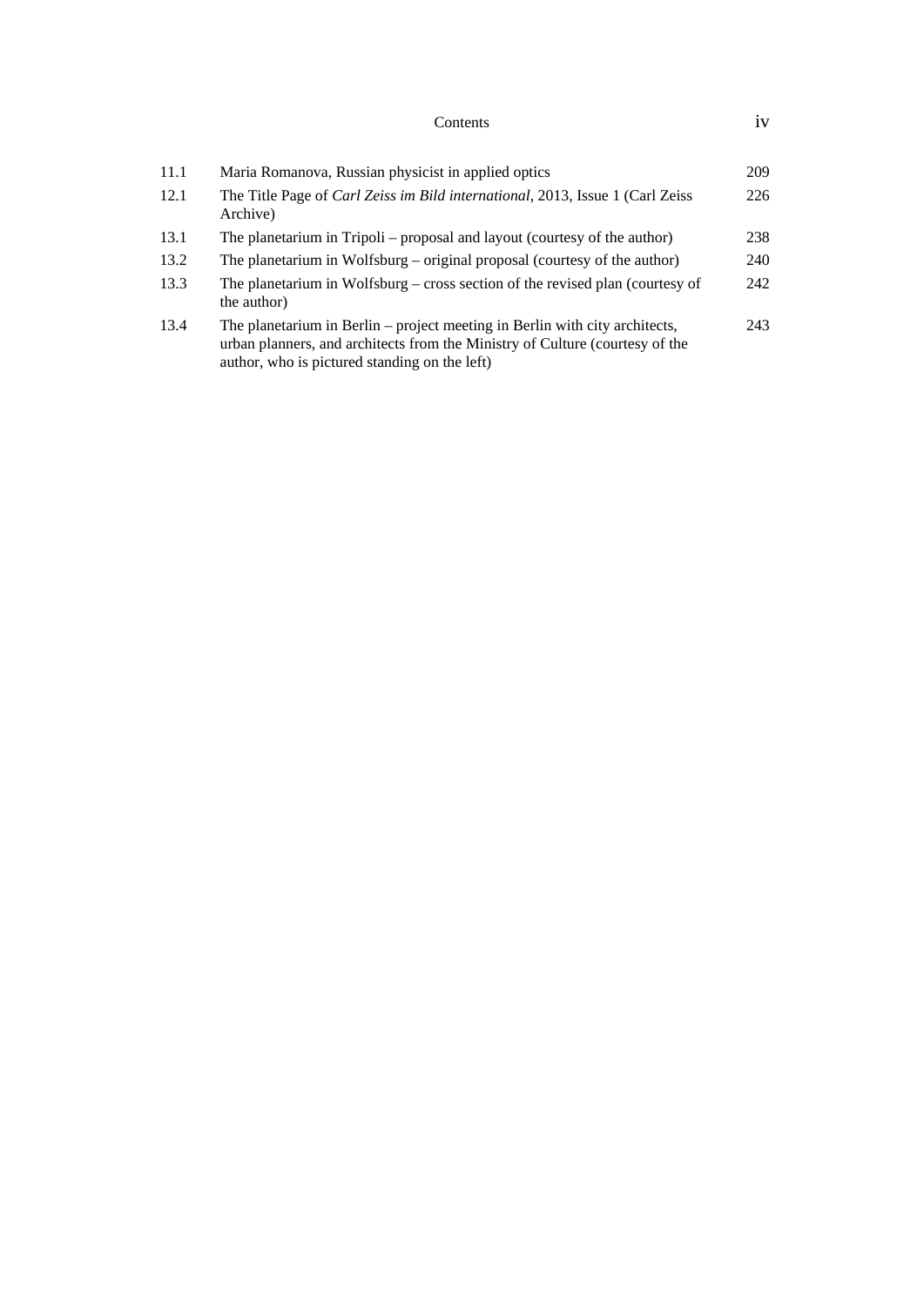## EDITORS' PREFACE

In many industrialized nations, the stereotype persists that mathematics, science, and technology are unsuitable subjects for women, and that industrial laboratories and other non-academic professional workplaces are inappropriate for them. The dominant conception of a "scientist" remains male. Women scientists in top positions are still a minority today, and this is even more the case in industrial laboratories and other non-academic scientific settings. Looking back in time, however, we find a number of women scientists who were active in academia and beyond; many of them worked in industrial research laboratories and contributed significantly to their scientific and technological fields. Our intention here is to expand this area of investigation by examining the place and role of women in industrial research and other professional arenas in light of new sources and important documents. Moreover, we intend to compare the opportunities available to women across several professions and institutions. The book focuses especially on the approximate period between 1900 and the 1960s. This was an era of political upheavals and historically momentous events – the two World Wars, the Nazi regime in Germany and in the occupied countries, the difficult conditions for émigrés who tried to escape Nazi persecution, and a divided Germany after the Second World War. The political circumstances were always and everywhere a factor that influenced the situation for women, from their educational opportunities to their access to higher positions within academic and non-academic research units.

Again, this book presents new research results concerning women who conducted scientific work in industrial corporations during the first six or seven decades of the twentieth century. One of our goals was to discuss the conditions under which women were able to become successful industrial researchers, and with this in mind we investigated the positions of women in the chemical, cosmetic, nuclear, electrical engineering, communications, and optical industries. Attention has been paid to female researchers in the steel, aviation, and computer industries as well. Furthermore, our aim was to compare the opportunities of women in several academic disciplines, at various institutions, and in different countries. With a comparative and contextual approach, we examined the research process in non-university settings from the perspective of gender. Thus the contributions to this book address the following topics, among others: the development of local cultures in science and technology and the significance of gender in this process; the roles of both male and female scientific personae and their careers at different research laboratories and enterprises; and gender differences in research methods and approaches to scientific communication.<sup>1</sup>

Historians of science have made some progress toward a deeper understanding of the role of various laboratory practices and instrument making (for instance, in chemistry and microbiology, in physics and technology) and the role of women scientists related to this development. Some of the findings presented here incorporate insights from the  $24<sup>th</sup>$  International Congress of History of Science, Technology, and Medicine, which took place in Manchester in July of 2013, and we hope that this book can be regarded as a contribution to the newly established international project known as the "Women in Science Research Network." We hope, moreover, to answer some open questions about the situation of women scientists in different industrial research units, and in doing so to rescue their careers, and the paths that

1

<sup>1</sup> On the concept of scientific personae, see DASTON 2003; DASTON/SIBUM 2003 (see also the bibliography appended to our Introduction).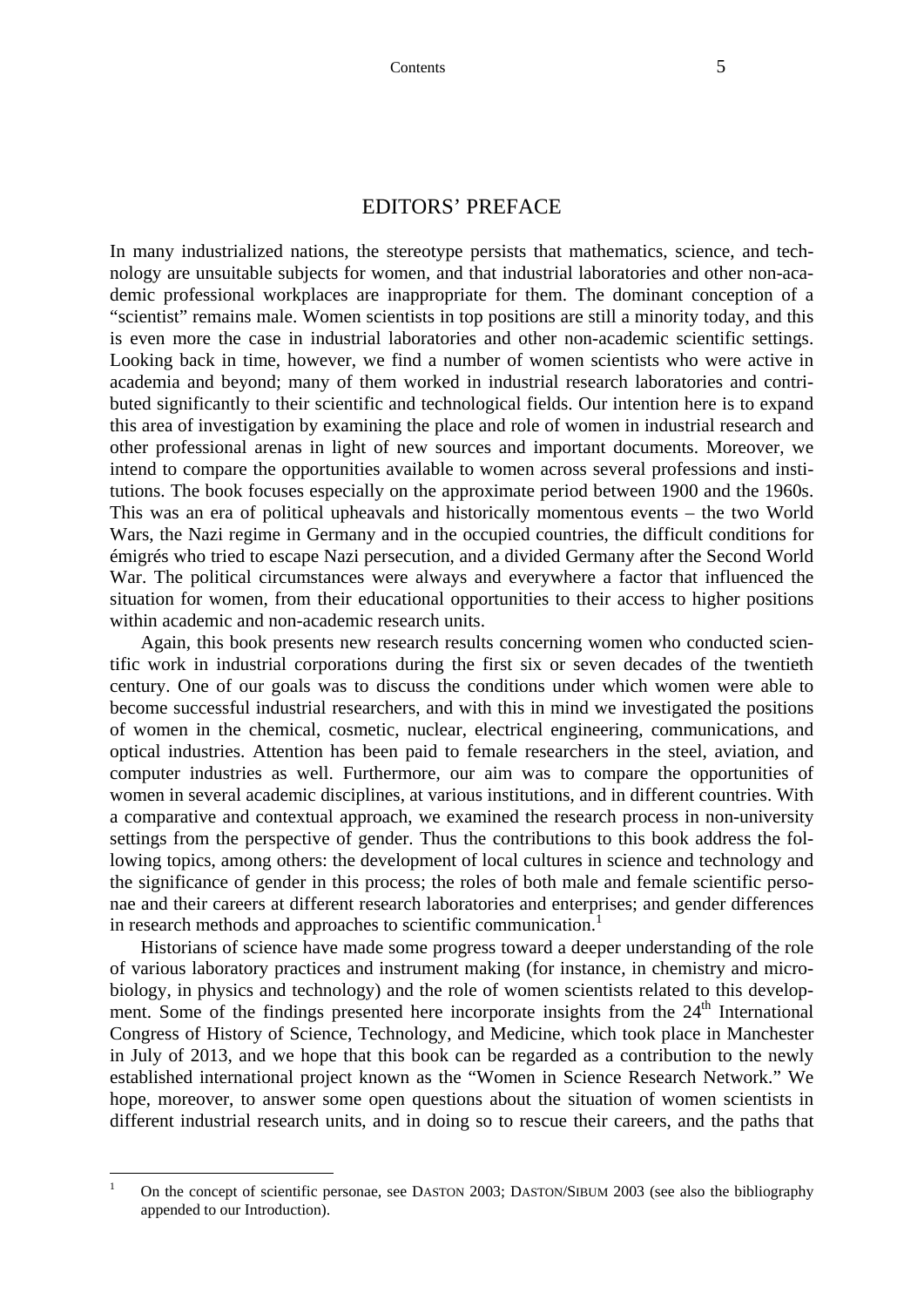led them there, from their previous invisibility.<sup>2</sup> Such was the general aim of all the contributors to this book.

For a broader understanding of historical developments, we have chosen to adopt an international comparative approach. We were able to invite authors from the United States, Germany, and Greece to contribute their insights concerning women scientists in industrial laboratories and other non-academic professional settings, and thus we have been able to present an ample picture of the field. Of course, it would be impossible to consider every international development in detail. That said, we were nevertheless able to identify several trends based on our own investigations and on recent scholarly literature; such trends are the subject of our introductory chapter.

### Acknowledgments

The editors would like to thank, first and foremost, all the authors who kindly contributed to this book. We are grateful for their expertise and their generosity in sharing it. To Brenda Winnewisser we owe a special debt of gratitude, for in addition to contributing a chapter she also provided us with a great deal of valuable editorial advice. Our deep thanks are also due to Olaf Breidbach, the director of the Institute for History of Science, Medicine, and Technology at the University of Jena, for his willingness to include this book in the series *Wissenschaftskultur um 1900* and for writing his thoughtful foreword. From the publishing house itself, Katharina Stüdemann and Thomas Schaber deserve special mention for their pleasant assistance and collaboration.

Some of the authors and other colleagues participated in an international workshop that took place at the University of Jena in March of 2013. For the organization of the workshop and for the publication of the present book, financial support was made available through the visiting professorship program at the University of Jena. Such support would not have been possible without the initiative of the professor of physics Elke Wendler, who organized a visiting professorship, dedicated to the field of women in science, for Renate Tobies.

For their collegiality, we are indebted to numerous colleagues and to staff members at several archives. We would like to thank Reinhard Siegmund-Schultze, a professor of the history of mathematics in Kristiansand, Norway, for his encouragement and for providing us with references to several sources. We are especially grateful for the permission granted by Ms. Anna Maria Elstner (née Runge) to use the papers left to her by her aunt, Iris Runge. Furthermore, our gratitude extends to the historian of physics Christian Forstner of the University of Jena, who included some of our research in his project *Physics and the Cold War*. Special thanks go to several former members of the research and calculating departments of the Carl Zeiss Corporation in Jena for supporting this project with references, discussion, and advice. In addition to Gertrud Schille and Katharina Schreiner, who contributed chapters to this volume, we would like to mention Bärbel Käpplinger, a former member of the Zeiss microscope-calculation department, and the professor of instrument design Manfred Steinbach, who had a long career at Zeiss and is now the president of the Association for the History of Technology in Jena (*Verein Technik-Geschichte in Jena e.V.*), where we were able to present some of our preliminary research findings. We thank Dr. Wolfgang Wimmer, head of the Carl Zeiss Archive in Jena, for his helpful collaboration and multifaceted support; the same thanks go to Margit Hartleb and Dr. Bauer (Archive of the Friedrich Schiller University of Jena), Dr. Sabine Happ (Archive of the University of Münster), Dr. Ulrich Hunger (Archive of the University of Göttingen), Karin Keller (Archive of the Martin Luther University of Halle-Wittenberg), Jörg Schmalfuß (Archive of the Deutsche Technik-Museum in Berlin), Dr. Winfried

1

<sup>2</sup> Regarding the "invisibility" of women in science, see ORESKES 1996.